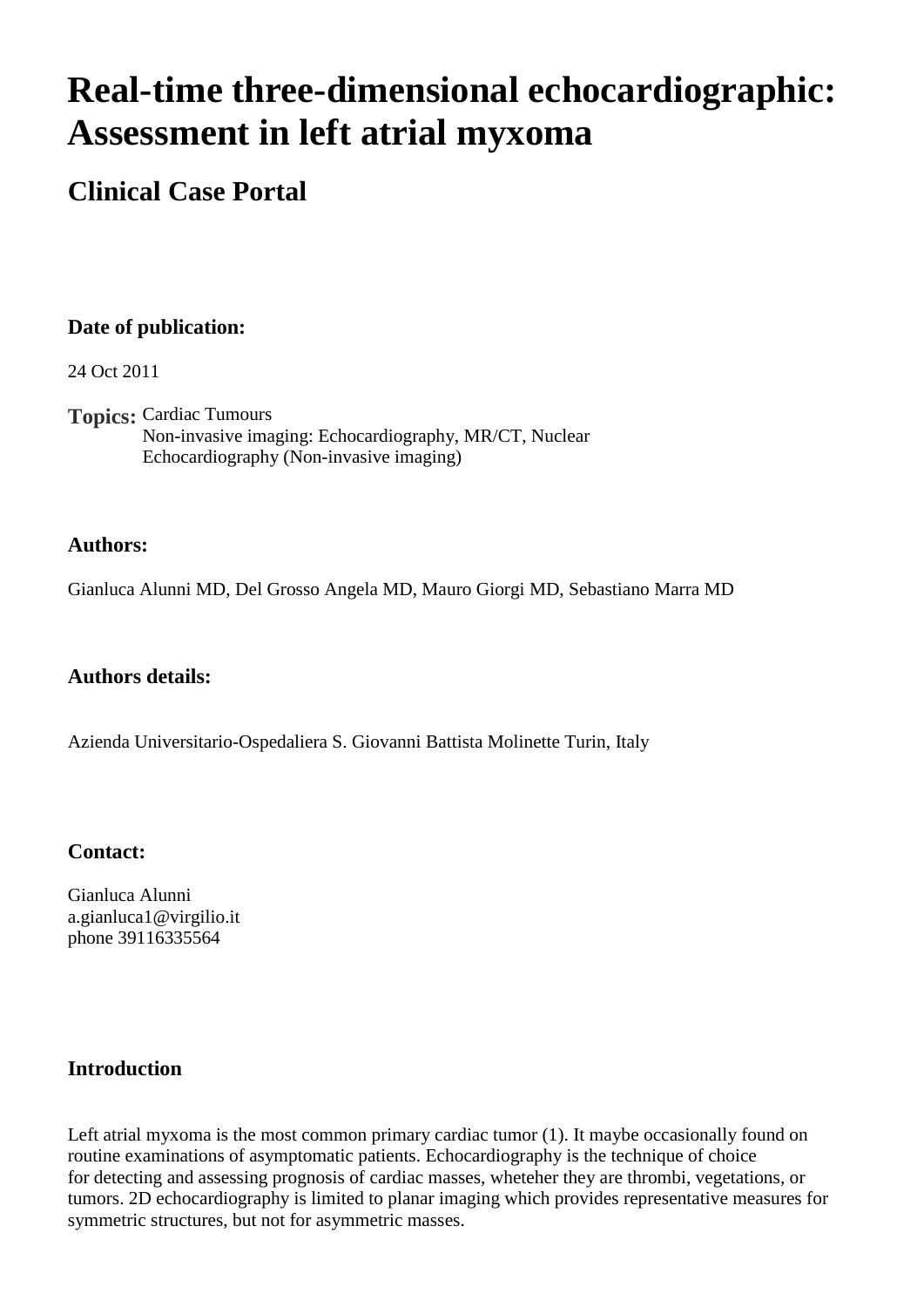Real-time three-dimensional echocardiography (RT3DE) is a new technique capablke to acquire a pyramidal volume of information. This volume can then be rotated and cropped to focus on any region of interest contained in the volume (2-3).

Only few cases of 3-dimensional echocardiographic imaging of left atrial myxomas can be found in the literature (4-5). We report the case of a patient with left atrial myxoma, in whom 3-dimensional echocardiography was useful for detailing the anatomical features of the tumor.

# **Case Report**

A 42-year-old woman, with no history of cardiovascular disease, was admitted at a community hospital for suspected ischemic stroke. Systemic thrombolysis was started. The day after, a transthoracic echocardiogram showed a large mass in the left atrium prolapsing into ventricle during diastole. The patient was transferred to our Institution for surgical treatment The transthoracic echocardiogram confirmed the presence of an hyperechogenic mass probably attached to the interatrial septum and prolapsing into the left ventricle during diastole(Fig 1, 2). The peduncle was not visualized. With RT3D echocardiogram the size and morphological characteristics of the mass were detailed. In addition, small pedicle was detected originating from the interatrial septum (Fig 3,4,5,6,7,8). These images were enough to submit the case to cardiac surgery. The day after the patient was operated and the operative findings confirmed the information provided by RT3DE.

# **Conclusion**

In the reported case, the 3-dimensional reconstruction of the tumor and surrounding structures allowed a better anatomical characterization of the mass and identification of the pedicle attached to the interatrial septum.

In current clinical practice, the 3-dimensional echocardiographic technique proved to be useful for the anatomical identification of structural heart diseases. These findings suggest that RT3DE may be the technique of choice for the non invasive evaluation of intracardiac mass.

#### **References**

- 1. Bulckley BH, Hutchincs GM. Atrial myxomas: a thirty-years review. Am Heart J 1979; 97: 639- 43
- 2. Sugeng L, Wernert L, Lang RM: left ventricular assessment using real time three dimensional echocardiography. Heart 2003; 89 (suppl. 3): iii 29-iii36
- 3. Espinola-Zabaleta N, Hernandez Morales G, Vargas Barron J et al: Three dimensionale transesophageal echocardiography in tumors of the heart. J Am Soc Echocardiogr 2002; 15:972- 979
- 4. Melzer C, Bartel T, Baumann G: Dynamic 3D echo in the preoperative assessment of the left atrial mixoma in a 51-year-old male. Cardiology 1997; 59: 167-69
- 5. Petre R, Vuille C, Diebold-Berger S, et al. Three dimensional imaging of atrial myxoma. Circulation 1998; 97: 2186-7
- 6. Harada T, Ohtaki T, Sumyoshi T et al. Sucessful three-dimensional reconstruction using transesophageal echocardiography in a patient with left atrial myxoma. Jpn Heart J 2001; 42: 789- 92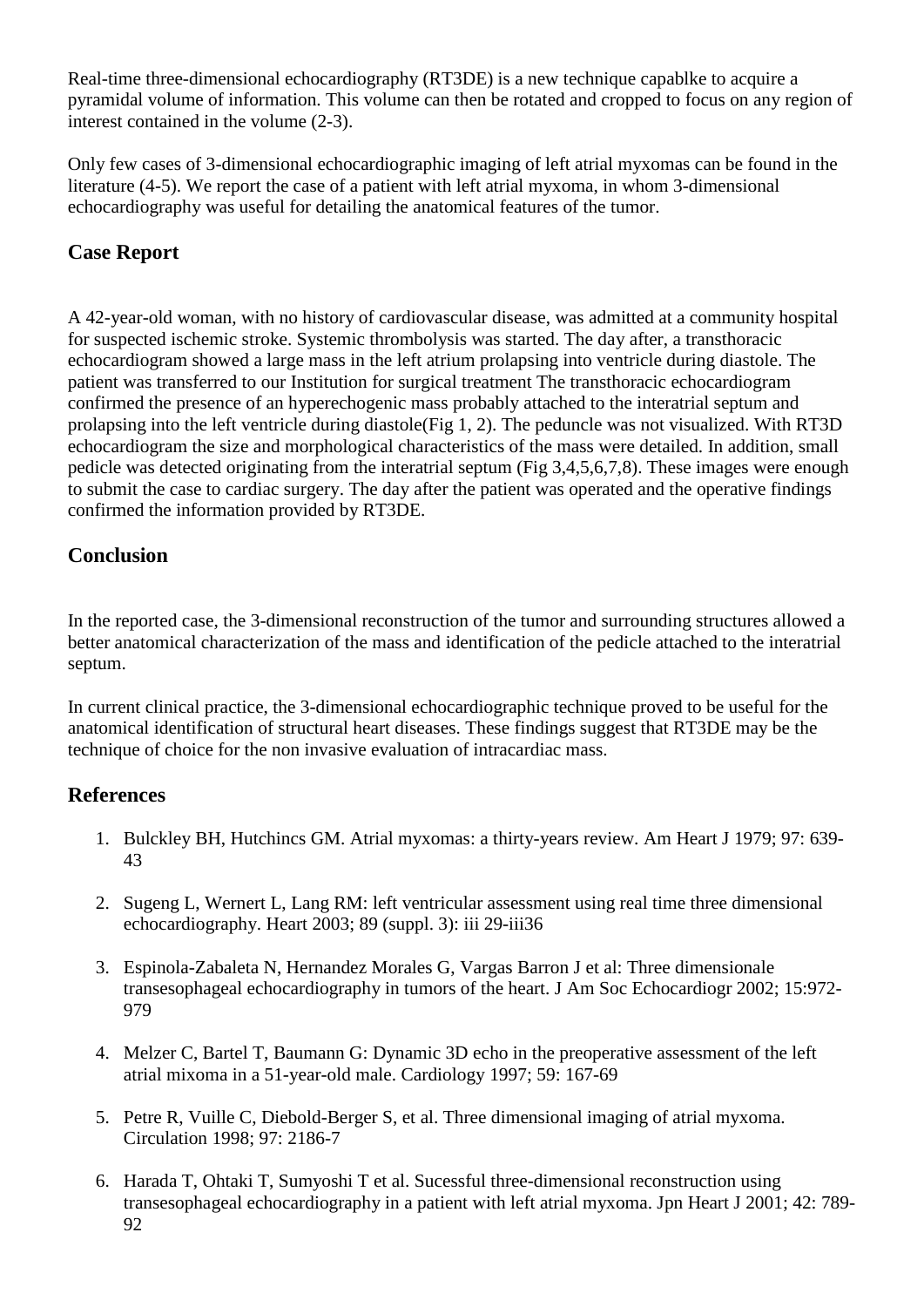# Video 1 : [two-dimensional image projection apical 2 chambers](http://www.youtube.com/watch?v=As3Qaj5dVlg)



Video 2 : [two-dimensional image projection long axis](http://www.youtube.com/watch?v=-HdfCCKOIEo)



Video 3 : [three-dimensional image of the tumor to view the septum](http://www.youtube.com/watch?v=ga_pJqvRNqw)



Video 4 : [three-dimensional image of the tumor view from the mitral valve](http://www.youtube.com/watch?v=oemW5Qk8AcU)



Video 5 : Real time three dimensional image: view from the mitral valve



Video 6 :